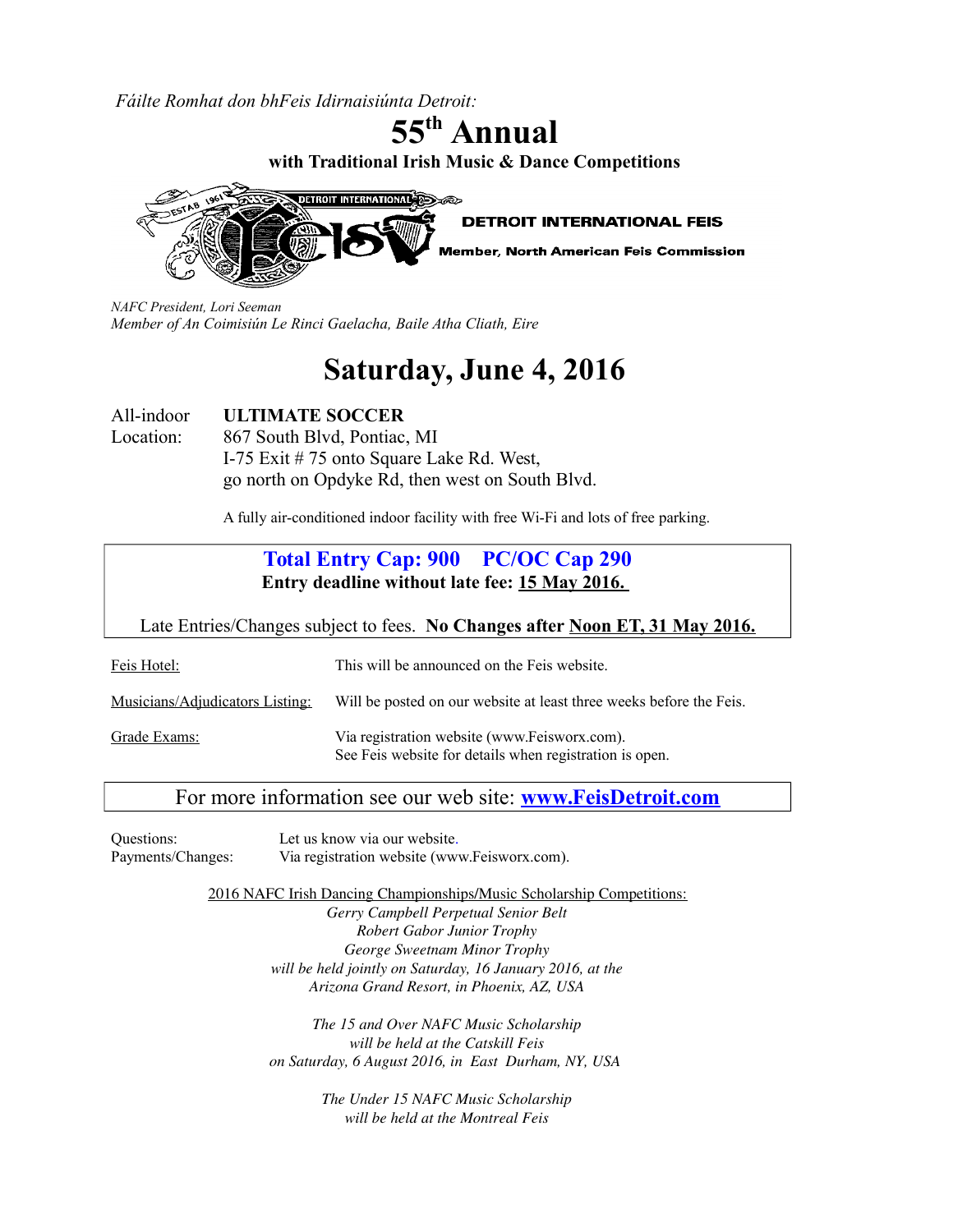*on Saturday, 21 May 2016, in Ste Anne de Bellevue, QC, Canada*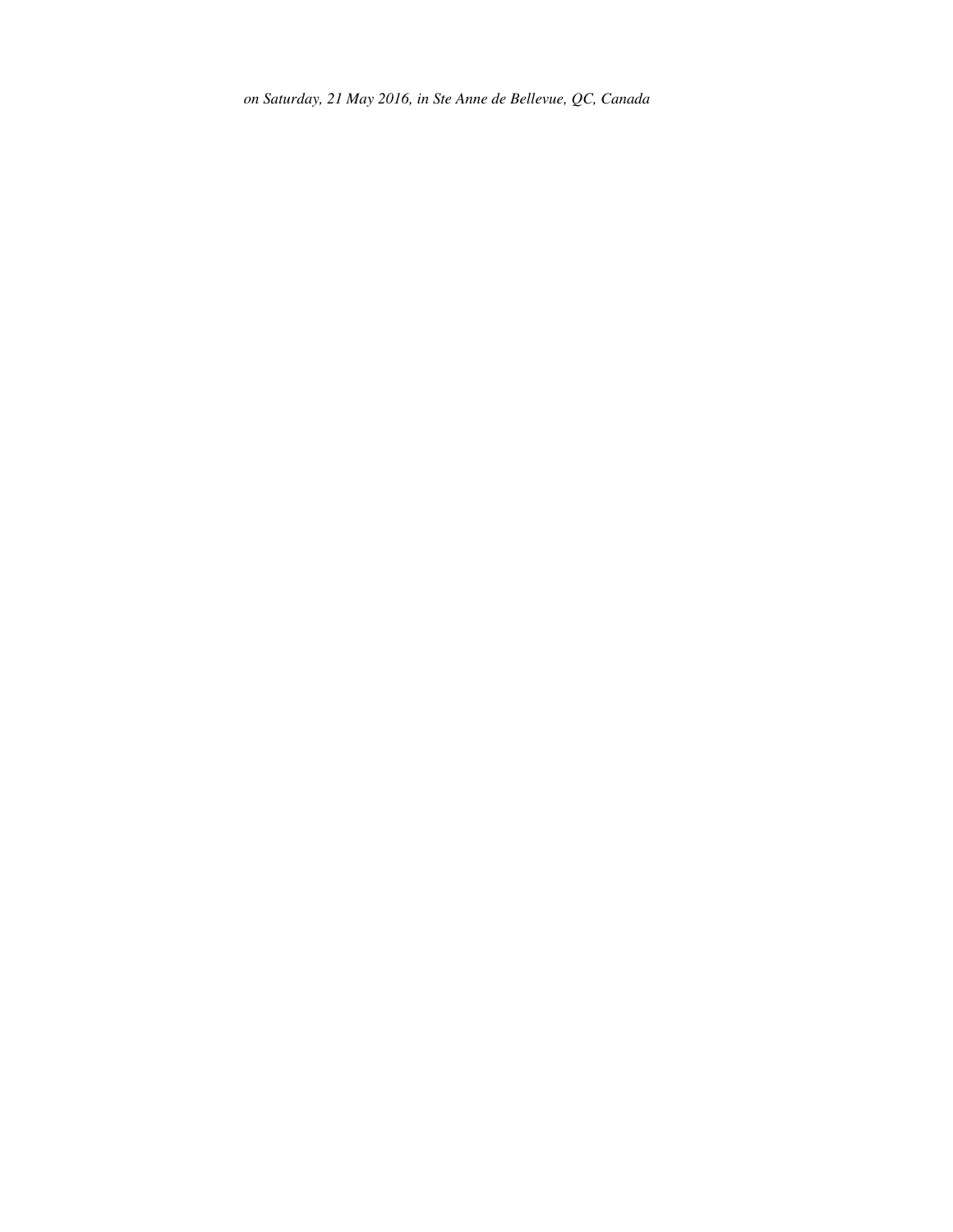# **2016 FEIS SCHEDULE:**

|                | Friday Evening, 3 June, Ultimate Soccer, Pontiac MI              |
|----------------|------------------------------------------------------------------|
|                | Consult the Feis website for detailed grade exam check-in times. |
| 7:00–8:30 p.m. | Pre-registration for dance events                                |
| 7:30–8:00 p.m. | Music/vocal check-in                                             |
|                | 8:00-10:00 p.m. Music/vocal competitions                         |
|                |                                                                  |

|           | Saturday, 4 June, Ultimate Soccer, Pontiac, MI                                         |
|-----------|----------------------------------------------------------------------------------------|
| 7:00 a.m. | Doors Open - Registration & changes                                                    |
| 8:30a.m.  | Anthems, Figures/Ceili, 1st Feis & Beginner 1 events begin.                            |
|           | Preliminary & Championship will begin with the <b>youngest</b> ages, but may not be in |
|           | sequential age order later in the day.                                                 |
| 9:00 a.m. | All other solo dance competitions                                                      |
|           | (Beginner 2, Novice & Open)                                                            |

Consult stage assignment list for a detailed order of events. It will be available in the week before the Feis on our website [\(www.FeisDetroit.com\)](http://www.FeisDetroit.com/) and on the day of the Feis at the Registration desk.

#### **COMPETITIONS**

## *FIRST FEIS (BEGINNERS)* The First Feis level has been established for dancers who are competing in their very first Feis. Once a dancer competes in the First Feis category, the dancer must move into Beginner 1 or Beginner 2.

| <b>GIRLS</b> | LIGHT | SLIP  |             | <b>BOYS</b>      | LIGHT      |
|--------------|-------|-------|-------------|------------------|------------|
| <b>REEL</b>  | JIG   | JIG   | <u>Aqe:</u> | <b>REEL</b>      | <u>JIG</u> |
| 105R         | 105J  | 105SJ | under 5     | 155R             | 155J       |
| 106R         | 106J  | 106SJ | under 6     | 156R             | 156J       |
| 107R         | 107J  | 107SJ | under 7     | 157R             | 157J       |
| 108R         | 108J  | 108SJ | under 8     | 158R             | 158J       |
| 109R         | 109J  | 109SJ | under 9     | 159R             | 159J       |
| 110R         | 110J  | 110SJ | under 10    | 160R             | 160J       |
| 111R         | 111J  | 111SJ | under 11    | 161 <sub>R</sub> | 161J       |
| 112R         | 112J  | 112SJ | 11 & over   | 162R             | 162J       |
|              |       |       |             |                  |            |

## *BEGINNER 1 GRADE*

A dancer who has been dancing for less than one year. A Beginner 1 must move into Beginner 2 no later than January 1<sup>st</sup> of the dancer's second year of instruction, or may move to Beginner 2 earlier with teacher's permission and provided that the Feis has not closed to changes. Note: a Beginner 1 dancer who starts in September, may continue as Beginner 1 until December of the following year (16 months) moving into Beginner 2. **ALL HARD SHOE DANCES AT TRADITIONAL SPEEDS.**

| <b>GIRLS</b> | LIGHT | SLIP  |           | <b>BOYS</b> | LIGHT |
|--------------|-------|-------|-----------|-------------|-------|
| <b>REEL</b>  | JIG   | JIG   | Age:      | REEL        | JIG   |
| 205R         | 205J  | 205SJ | Under 5   | 255R        | 255J  |
| 206R         | 206J  | 206SJ | Under 6   | 256R        | 256J  |
| 207R         | 207J  | 207SJ | Under 7   | 257R        | 257J  |
| 208R         | 208J  | 208SJ | Under 8   | 258R        | 258J  |
| 209R         | 209J  | 209SJ | Under 9   | 259R        | 259J  |
| 210R         | 210J  | 210SJ | Under 10  | 260R        | 260J  |
| 211R         | 211J  | 211SJ | Under 11  | 261R        | 261J  |
| 212R         | 212J  | 212SJ | Under 12  | 262R        | 262J  |
| 213R         | 213J  | 213SJ | 12 & over | 263R        | 263J  |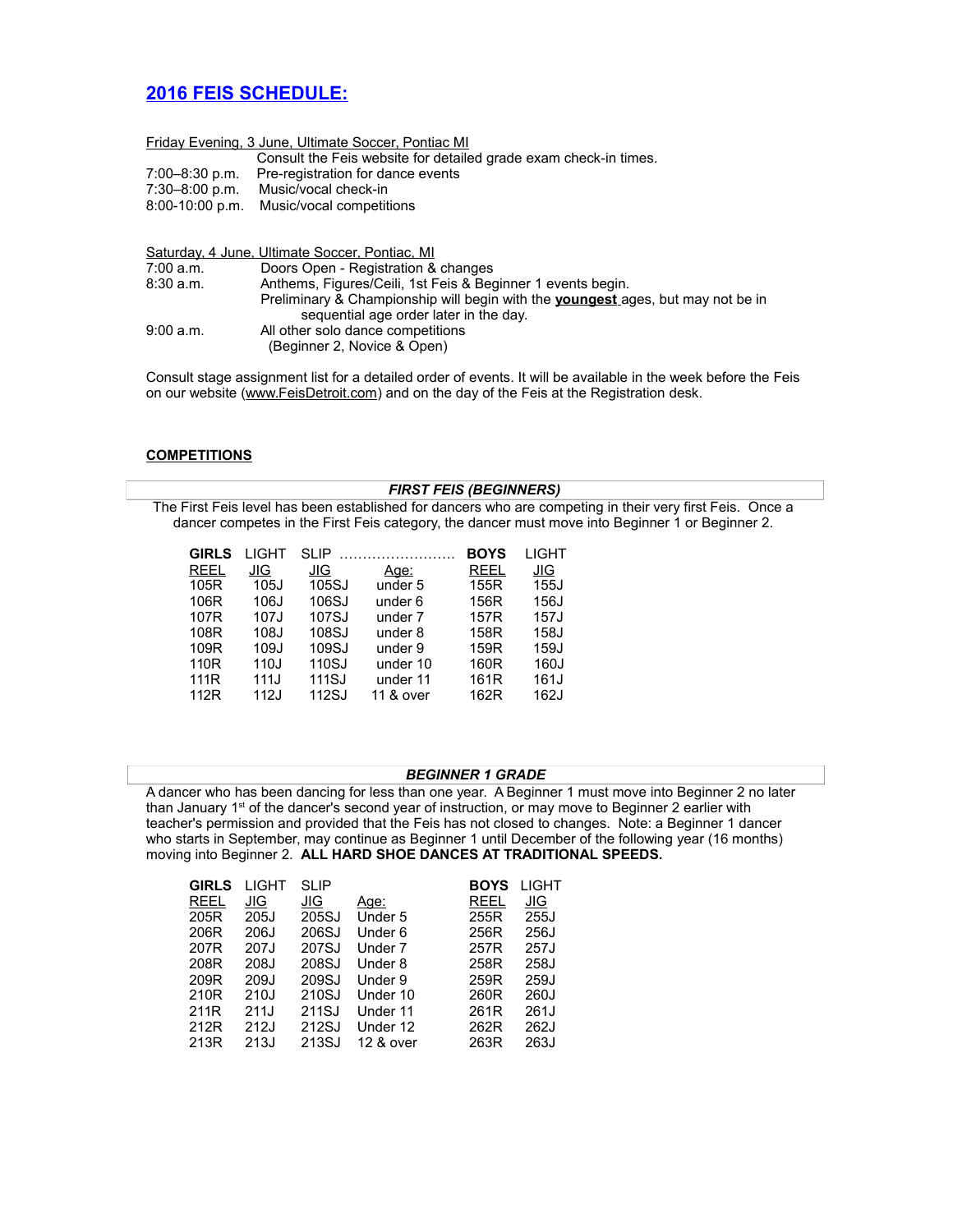#### *BEGINNER 2 GRADE*

A dancer who has been dancing for more than one year and who has not won a 1<sup>st</sup>, 2<sup>nd</sup> or 3<sup>rd</sup> in Beginner 2. A dancer who has won a 1st,  $2^{nd}$  or  $3^{rd}$  in a Beginner 2 dance must move into Novice in that dance no later than January 1<sup>st</sup> of the next calendar year or with teacher's permission as soon as the next Feis (if said Feis has not closed to changes.) **ALL HARD SHOE DANCES AT TRADITIONAL SPEEDS.**

| <b>GIRLS</b> |      | LIGHT | <b>SLIP</b> | TREB  | HORN- | ST.PAT <sub>s</sub> |
|--------------|------|-------|-------------|-------|-------|---------------------|
| Age:         | REEL | JIG   | JIG         | JIG   | PIPE  | DAY                 |
| under 6      | 306R | 306J  | 306SJ       | 306TJ | 306H  | 306SP               |
| under 7      | 307R | 307J  | 307SJ       | 307TJ | 307H  | 307SP               |
| under 8      | 308R | 308J  | 308SJ       | 308TJ | 308H  | 308SP               |
| under 9      | 309R | 309J  | 309SJ       | 309TJ | 309H  | 309SP               |
| under 10     | 310R | 310J  | 310SJ       | 310TJ | 310H  | 310SP               |
| under 11     | 311R | 311J  | 311SJ       | 311TJ | 311H  | 311SP               |
| under 12     | 312R | 312J  | 312SJ       | 312TJ | 312H  | 312SP               |
| under 13     | 313R | 313J  | 313SJ       | 313TJ | 313H  | 313SP               |
| 13 & over    | 314R | 314J  | 314SJ       | 314TJ | 314H  | 314SP               |
|              |      |       |             |       |       |                     |
|              |      |       |             |       |       |                     |
| <b>BOYS</b>  |      | LIGHT |             | TREB  | HORN- | ST.PAT <sub>s</sub> |
| Age:         | REEL | JIG   |             | JIG   | PIPE  | DAY                 |
| under 6      | 356R | 356J  |             | 356TJ | 356H  | 356SP               |
| under 7      | 357R | 357J  |             | 357TJ | 357H  | 357SP               |
| under 8      | 358R | 358J  |             | 358TJ | 358H  | 358SP               |
| under 9      | 359R | 359J  |             | 359TJ | 359H  | 359SP               |
| under 10     | 360R | 360J  |             | 360TJ | 360H  | 360SP               |
| under 11     | 361R | 361J  |             | 361TJ | 361H  | 361SP               |
| under 12     | 362R | 362J  |             | 362TJ | 362H  | 362SP               |
| under 13     | 363R | 363J  |             | 363TJ | 363H  | 363SP               |
| 13 & over    | 364R | 364J  |             | 364TJ | 364H  | 364SP               |

#### *NOVICE GRADE*

A dancer who moves into Novice as a result of placing 1st,  $2^{nd}$ , or  $3^{rd}$  in that dance as indicated above in Beginner 2. A dancer who wins a 1<sup>st</sup> in Novice must move into Prizewinner in that dance no later than January 1<sup>st</sup> of the next calendar year or with teacher's permission as soon as the next Feis (if said Feis has not closed to changes.) **ALL HARD SHOE DANCES CAN BE DONE AT EITHER TRADITIONAL SPEED OR SLOW SPEED.**

| <b>GIRLS</b> |      | LIGHT | <b>SLIP</b> | TREB        | HORN- | TRAD. |
|--------------|------|-------|-------------|-------------|-------|-------|
| <u>Age:</u>  | REEL | JIG   | JIG         | JIG         | PIPE  | SET   |
| under 7      | 407R | 407J  | 407SJ       | 407TJ       | 407H  | 407TS |
| under 8      | 408R | 408J  | 408SJ       | 408TJ       | 408H  | 408TS |
| under 9      | 409R | 409J  | 409SJ       | 409TJ       | 409H  | 409TS |
| under 10     | 410R | 410J  | 410SJ       | 410TJ       | 410H  | 410TS |
| under 11     | 411R | 411J  | 411SJ       | 411TJ       | 411H  | 411TS |
| under 12     | 412R | 412J  | 412SJ       | 412TJ       | 412H  | 412TS |
| under 13     | 413R | 413J  | 413SJ       | 413TJ       | 413H  | 413TS |
| under 14     | 414R | 414J  | 414SJ       | 414TJ       | 414H  | 414TS |
| under 15     | 415R | 415J  | 415SJ       | 415TJ       | 415H  | 415TS |
| 15 & over    | 416R | 416J  | 416SJ       | 416TJ       | 416H  | 416TS |
| <b>BOYS</b>  |      | LIGHT |             | <b>TREB</b> | HORN- | TRAD. |
| <u>Age:</u>  | REEL | JIG   |             | JIG         | PIPE  | SET   |
| under 7      | 457R | 457J  |             | 457TJ       |       | 457TS |
| under 8      |      |       |             |             | 457H  |       |
|              | 458R | 458J  |             | 458TJ       | 458H  | 458TS |
| under 9      | 459R | 459J  |             | 459TJ       | 459H  | 459TS |
| under 10     | 460R | 460J  |             | 460TJ       | 460H  | 460TS |
| under 11     | 461R | 461J  |             | 461TJ       | 461H  | 461TS |
| under 12     | 462R | 462J  |             | 462TJ       | 462H  | 462TS |
| under 13     | 463R | 463J  |             | 463TJ       | 463H  | 463TS |
| under 14     | 464R | 464J  |             | 464TJ       | 464H  | 464TS |
| under 15     | 465R | 465J  |             | 465TJ       | 465H  | 465TS |

Traditional sets are: St. Patrick's Day, The Garden of Daisies, The Job of Journeywork, The Jockey to the Fair, The King of the Fairies, & The Blackbird.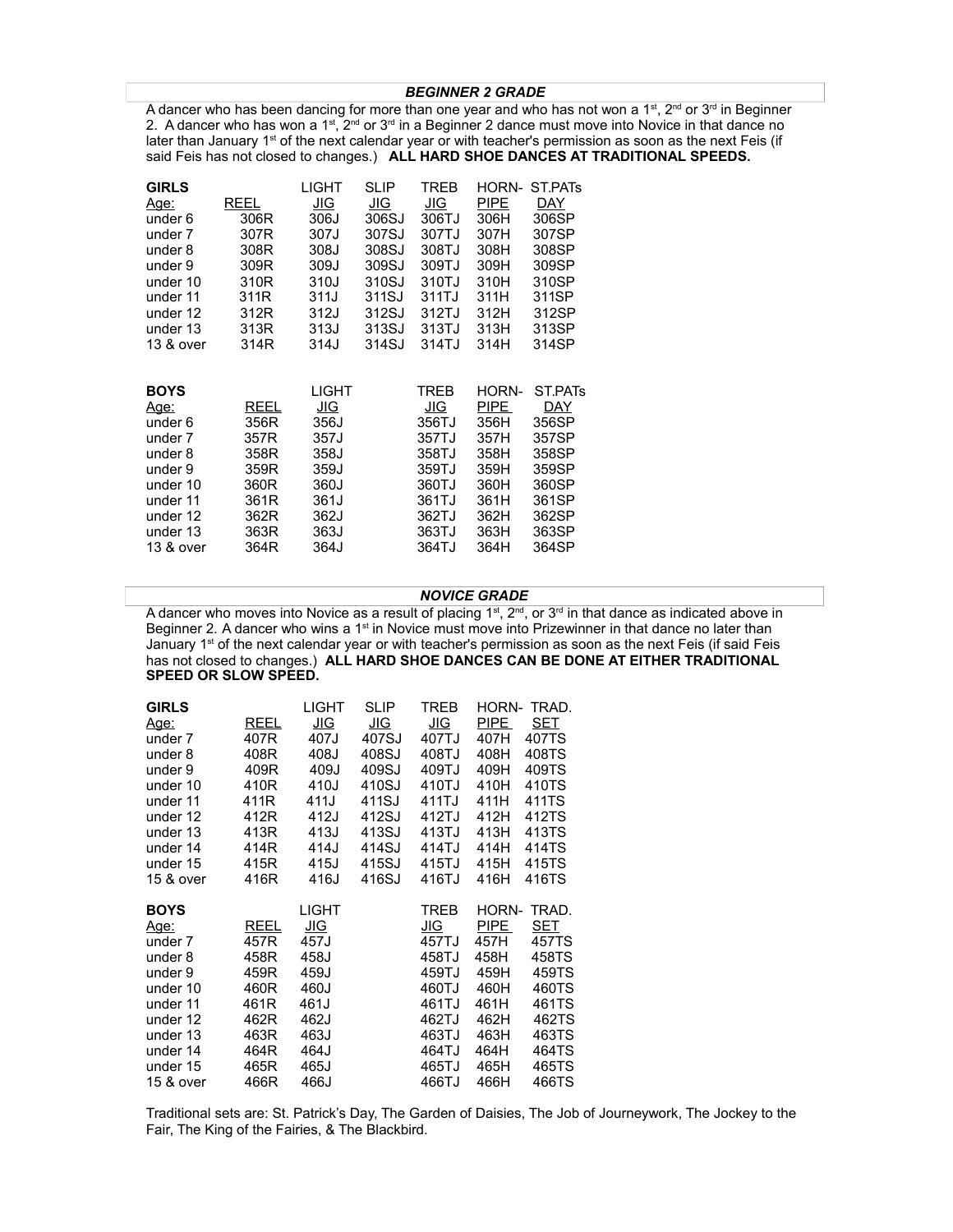*PRIZEWINNER (Open) GRADE*

A dancer moves into Prizewinner as a result of placing 1st place as indicated in Novice. **ALL HARD SHOE DANCES CAN BE DONE AT EITHER TRADITIONAL SPEED OR SLOW SPEED.**

| <b>GIRLS</b> |      | LIGHT        | SLIP  | TREB       | HORN- | TRAD. |
|--------------|------|--------------|-------|------------|-------|-------|
| Age:         | REEL | JIG          | JIG   | JIG        | PIPE  | SET   |
| under 7      | 507R | 507J         | 507SJ | 507TJ      | 507H  | 507TS |
| under 8      | 508R | 508J         | 508SJ | 508TJ      | 508H  | 508TS |
| under 9      | 509R | 509J         | 509SJ | 509TJ      | 509H  | 509TS |
| under 10     | 510R | 510J         | 510SJ | 510TJ      | 510H  | 510TS |
| under 11     | 511R | 511J         | 511SJ | 511TJ      | 511H  | 511TS |
| under 12     | 512R | 512J         | 512SJ | 512TJ      | 512H  | 512TS |
| under 13     | 513R | 513J         | 513SJ | 513TJ      | 513H  | 513TS |
| under 14     | 514R | 514J         | 514SJ | 514TJ      | 514H  | 514TS |
| under 15     | 515R | 515J         | 515SJ | 515TJ      | 515H  | 515TS |
| 15 & over    | 516R | 516J         | 516SJ | 516TJ      | 516H  | 516TS |
|              |      |              |       |            |       |       |
| <b>BOYS</b>  |      | <b>LIGHT</b> |       | TREB       | HORN- | TRAD. |
| <u>Age:</u>  | REEL | <u>JIG</u>   |       | <u>JIG</u> | PIPE  | SET   |
| under 7      | 557R | 557J         |       | 557TJ      | 557H  | 557TS |
| under 8      | 558R | 558J         |       | 558TJ      | 558H  | 558TS |
| under 9      | 559R | 559J         |       | 559TJ      | 559H  | 559TS |
| under 10     | 560R | 560J         |       | 560TJ      | 560H  | 560TS |
| under 11     | 561R | 561J         |       | 561TJ      | 561H  | 561TS |
| under 12     | 562R | 562J         |       | 562TJ      | 562H  | 562TS |
| under 13     | 563R | 563J         |       | 563TJ      | 563H  | 563TS |
| under 14     | 564R | 564J         |       | 564TJ      | 564H  | 564TS |
| under 15     | 565R | 565J         |       | 565TJ      | 565H  | 565TS |

#### **SPECIAL PRIZEWINNER (Open) & below COMPETITION**

| <b>BOYS &amp; GIRLS</b> Age: |           | <b>TREBLE REEL</b> |
|------------------------------|-----------|--------------------|
|                              | under 10  | 590TR              |
|                              | under 12  | 591TR              |
|                              | under 14  | 592TR              |
|                              | 14 & over | 593TR              |

**AOH Traditional Set Dance-off –** This is for a perpetual trophy sponsored by the Ancient Order of Hibernians. The competition will be open to the first place winners of the Novice and Open (Prizewinner) Traditional Set competitions 411-415TS, 461-465TS, 511-515TS & 561-565TS. There is no additional fee for competitors and they may dance the same or a different set from the one they did in their qualifying competition. The competition will be held at the end of the day after the hornpipe. Qualifiers are automatically entered.

#### *ADULT (Men & Women)*

A dancer over age of 18 who has not danced in the above described competitions for a period of five years. Dancers who are in the adult categories cannot enter any competition other than Adult specified competitions. A dancer who wishes to return to any category other than Adult must remain out of Adult competitions until they retire from dancing for five consecutive years. **BEGINNER 1 & 2 HARD SHOE DANCES WILL BE AT TRADITIONAL SPEEDS. NOVICE/PRIZEWINNER HARD SHOE DANCES CAN BE DONE AT EITHER TRADITIONAL OR SLOW SPEEDS.**

| <b>SOLO</b>                 |             | I IGHT | -SLIP |                  | TREB HORN-TRAD |       |
|-----------------------------|-------------|--------|-------|------------------|----------------|-------|
| Age:                        | <b>REEL</b> | JIG.   | JIG.  | JIG.             | PIPE           | SET   |
| 18 & over                   |             |        |       |                  |                |       |
| Beginner 1&2                | 835R        | 835J   |       | 835SJ 835TJ 835H |                | 835TS |
| Novice & Prizewinner (Open) | 855R        | 855J   |       | 855SJ 855TJ      | 855H           | 855TS |

**ADULT CEILI** (4, 6 or 8 hand dance) 890 [lead, body and one figure only]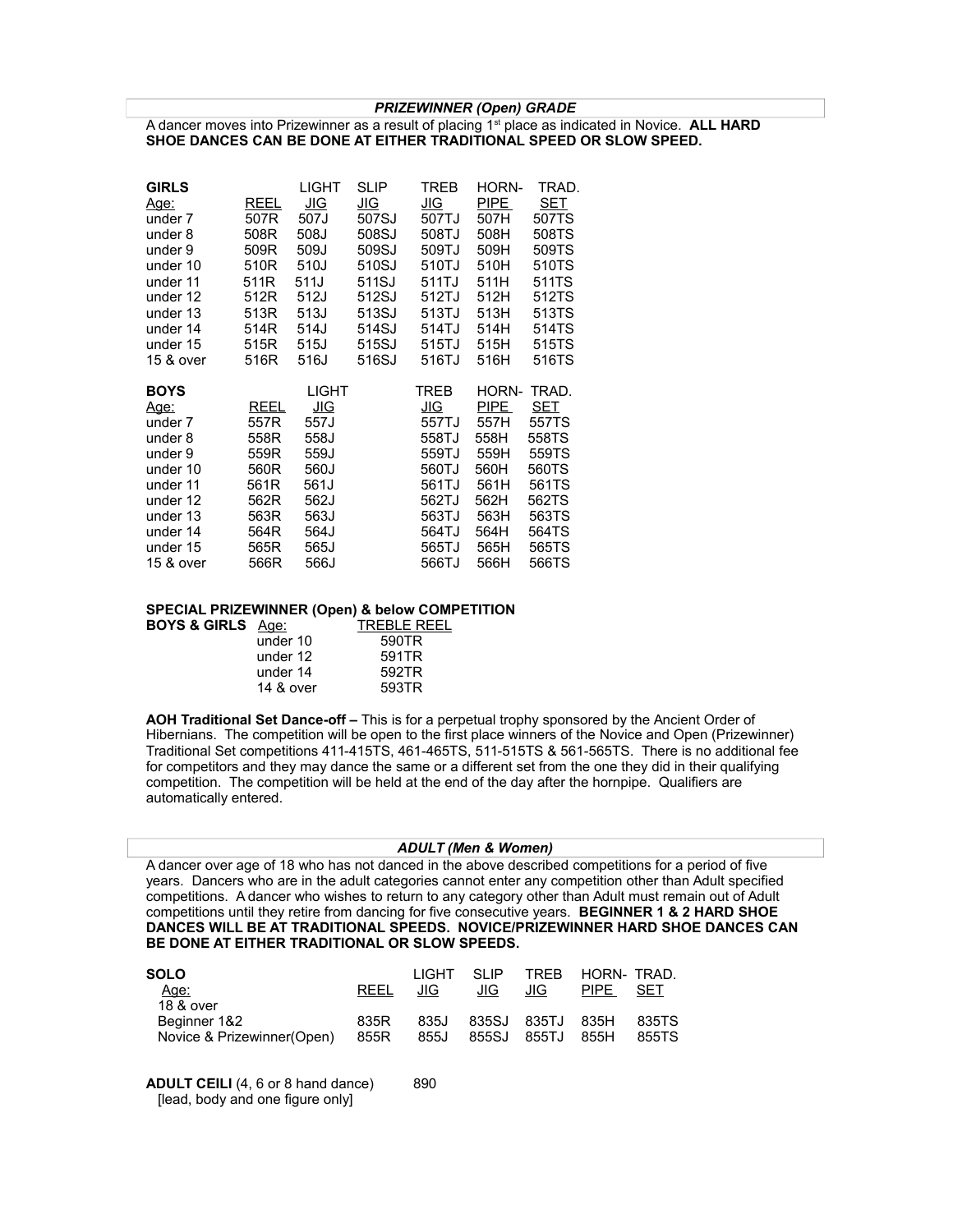A dancer who wins  $1^{st}$  place in each of the Open dances (reel, slip-jig, treble jig, and hornpipe) can move into Preliminary Championships with teacher's permission. Boys and Girls will compete against each other, however if there are at least 5 boys entered, the boys will be moved into a separate completion. In cases where a Feis elects to split a competition due to large entry, the split must be done by birth date age in the same manner as the North American Championships.

Dancers will perform 48 bars of the reel or 40 bars of the slip-jig **and** 40 bars of the hornpipe or 48 bars of the treble iig.

Preliminary Championship will be judged and scored by all 3 judges. In addition, awards will also be posted for each solo round (light and heavy round) based on the scores of one judge (different judges scores for light and heavy.)

| Aqe:      | <b>BOYS &amp; GIRLS</b> |
|-----------|-------------------------|
| under 9   | 609PC                   |
| under 10  | 610PC                   |
| under 11  | 611PC                   |
| under 12  | 612PC                   |
| under 13  | 613PC                   |
| under 14  | 614PC                   |
| under 15  | 615PC                   |
| under 16  | 616PC                   |
| under 17  | 617PC                   |
| 17 & over | 618PC                   |
|           |                         |

#### *OPEN CHAMPIONSHIPS* **(soft shoe, hard shoe then set round)**

A dancer who wins two First Place awards in one calendar year will move on to Open Championship the following year, or as soon as the second win is achieved, in any age category, in the following years. Only in the case of back-to-back Feiseanna (successive days), in which case the first win in the first Feis will not change the dancer's status for the second Feis. Placing in a Regional or National Oireachtas does not change the status of a competitor.

Dancers will perform: 48 bars of reel or 40 bars of slip-jig, 40 bars of the hornpipe or 48 bars of the treble jig, and a Set Dance. A Feis may elect to have a recall of 50% of the competitors for the set-dance round if there are over 20 dancers in the competition.

Open Championship will be judged and scored by all 3 judges. In addition, awards will also be posted for each solo round (light, heavy, and set) based on the scores of one judge (different for each round).

| <b>GIRLS/LADIES</b> | Age:      | Category     | <b>BOYS/MEN</b> |
|---------------------|-----------|--------------|-----------------|
| 710OC               | under 10  | Juvenile     |                 |
|                     | under 11  | Juvenile     | 761OC           |
| 712OC               | under 12  | Minor        |                 |
|                     | under 13  | Minor        | 763OC           |
| 714OC               | under 14  | Junior       |                 |
|                     | under 15  | Junior       | 765OC           |
| 716OC               | under 16  | Intermediate |                 |
|                     | under 17  | Intermediate | 767OC           |
| 718OC               | under 18  | Senior       |                 |
|                     | 17 & over | Senior       | 768OC           |
| 719OC               | 18 & over | Senior       |                 |

#### **SHEILA O'KENNEDY MEMORIAL TROPHY**

Dance-off for 1<sup>st</sup> and 2<sup>nd</sup> place winners of Open Championship, Intermediate and Senior competitions (716, 767, 718, 768 & 719):

Competitors must perform a set dance of contrasting tempo to their 799OC Championship set. Qualifiers automatically registered at no additional fee.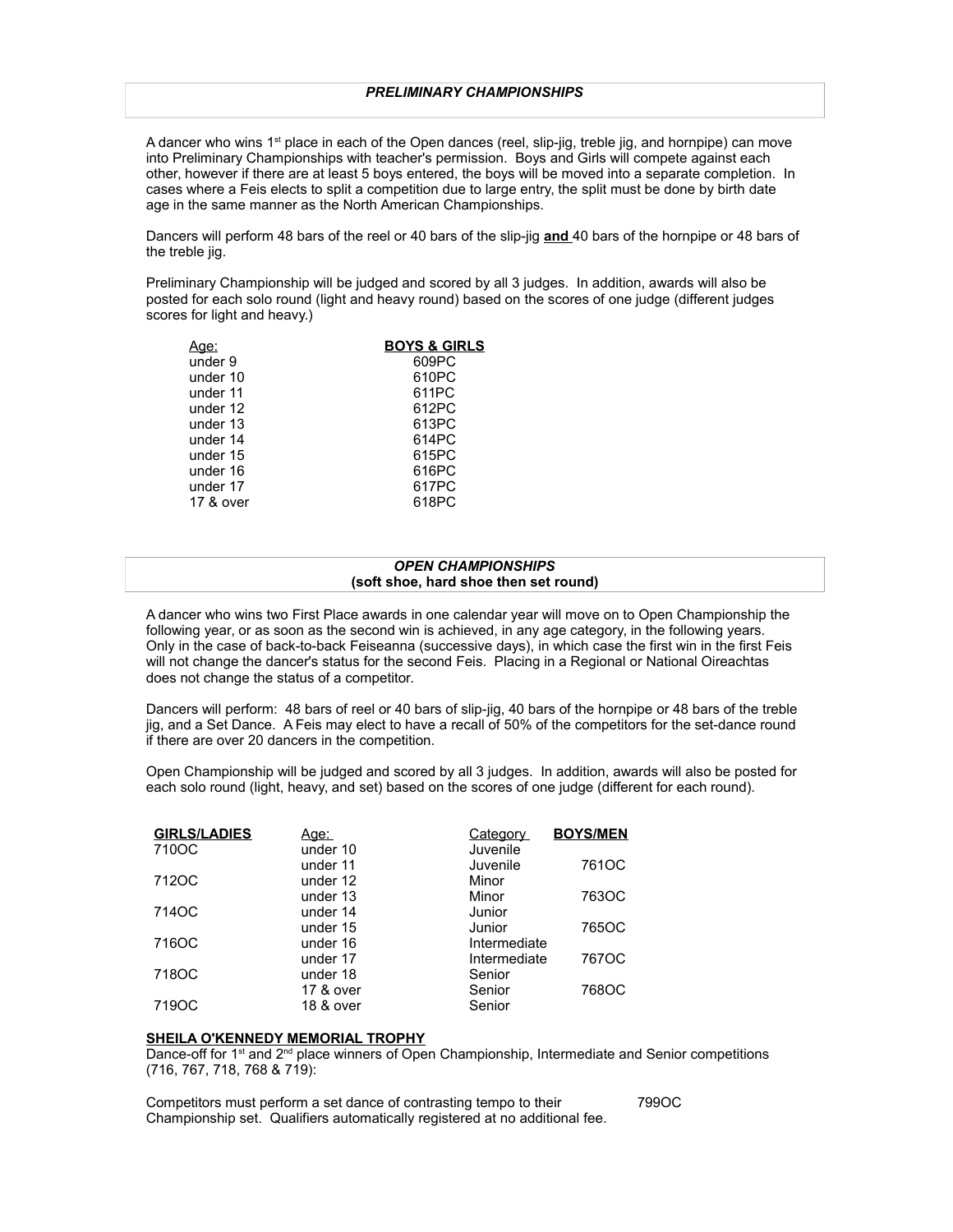## **SPECIAL EXHIBITION FIGURE DANCE:** (not adjudicated)

(open to all parents/children) 900

PARENT-CHILD (free) (2,3 or 4-hand reel)

#### **CEILI** Open to all

 8-Hand Ceili Age: (lead, body & one figure)<br>
der 9 901 under 9 901<br>under 11 902 under 11 902<br>under 13 903 under 13 903<br>under 16 904 under 16 904<br>16 & over 905 16 & over 905<br>Adult (see Adult) 890 Adult (see Adult)

#### **FIGURE DANCES** - OPEN **Open to all solo/figure dancers**

|             | 2-Hand | 3-Hand | 4-Hand   |
|-------------|--------|--------|----------|
| <u>Age:</u> | reel   | reel   | reel/jig |
| under 7     | 910F   | 911F   | 912F     |
| under 9     | 913F   | 914F   | 915F     |
| under 11    | 916F   | 917F   | 918F     |
| under 13    | 919F   | 920F   | 921F     |
| under 15    | 922F   | 923F   | 924F     |
| 15 & over   | 925F   | 926F   | 927F     |

Figure Dancing: Teachers or team captains are responsible that their teams are complete and in position when the competition is announced. Competitors may compete in the next higher age group. There are no restrictions on figure age groups. Figure age groups will be determined by the oldest dancer. 8-hand teams are allowed to repeat dancers at all Mid-West Feiseanna in accordance with the world and regional Oireachtas rules (see rule 24.)

### **SOLO TRADITIONAL VOCAL COMPETITIONS**

#### (Open to all) – **see schedule for Friday Evening**

| <u>Age:</u>                                  | <b>GAELIGE</b> (In Irish) | <b>ENGLISH</b> |
|----------------------------------------------|---------------------------|----------------|
| under 10                                     | 930V                      | 931V           |
| under 13                                     | 932V                      | 933V           |
| under 16                                     | 934V                      | 935V           |
| under 19                                     | 936V                      | 937V           |
| 19 & over                                    | 938V                      | 939V           |
| Traditional Story-telling (open to all ages) | 991V                      |                |

### **SOLO INSTRUMENTAL COMPETITIONS for TRADITIONAL MUSIC – see schedule Fri. Evening**

| Age:     |          |          |           |
|----------|----------|----------|-----------|
| under 11 | under 14 | under 17 | 17 & over |
| 950M     | 951M     | 952M     | 953M      |
| 954M     | 955M     | 956M     | 957M      |
| 958M     | 959M     | 960M     | 961M      |
| 962M     | 963M     | 964M     | 965M      |
| 966M     | 967M     | 968M     | 969M      |
| 970M     | 971M     | 972M     | 973M      |
| 974M     | 975M     | 976M     | 977M      |
| 978M     | 979M     | 980M     | 981M      |
|          |          |          |           |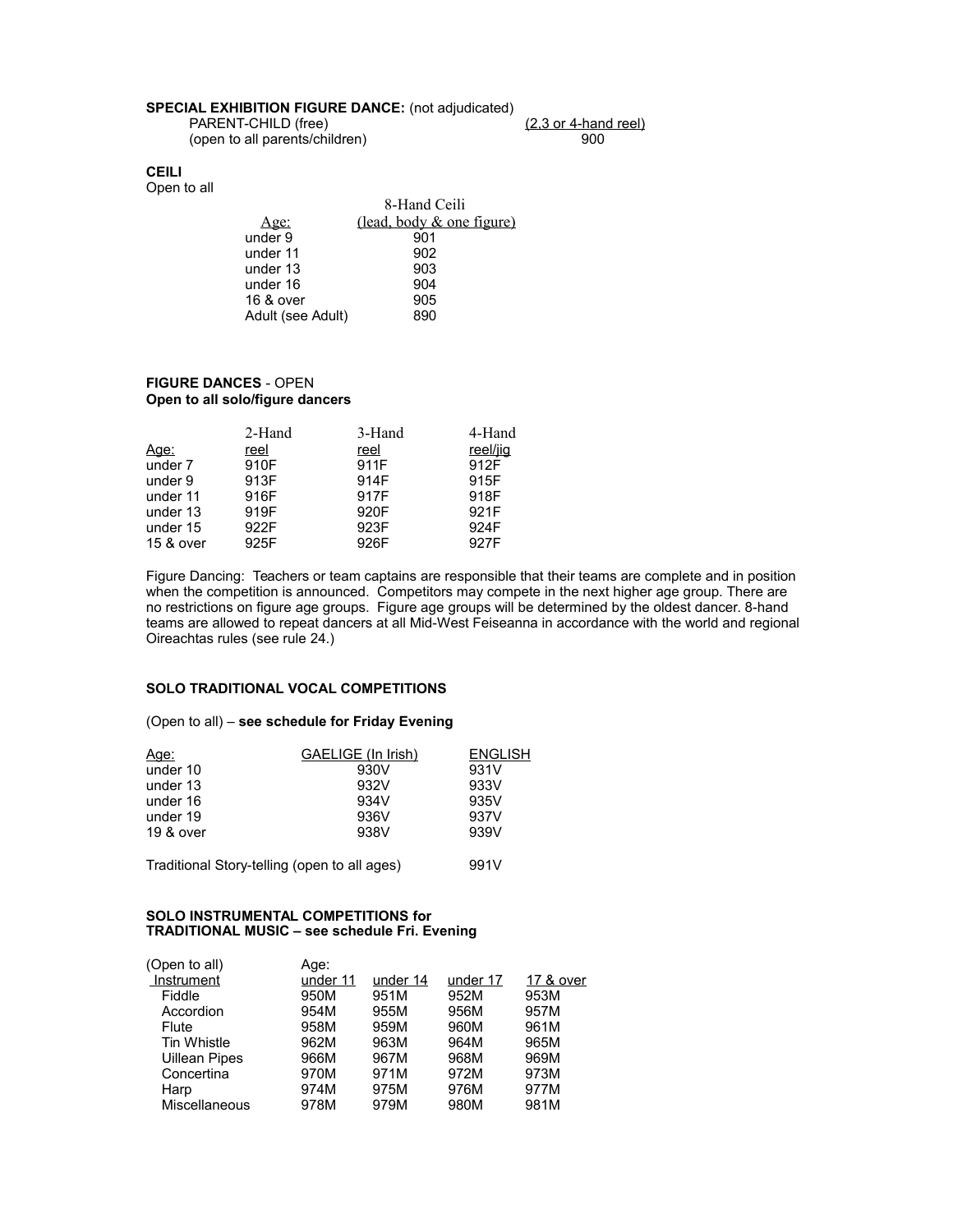### **AL PURCELL "BEST OVERALL" Memorial Award (Friday Evening)**

All Instrumental Competitors eligible 990M Qualifiers automatically registered at no additional fee.

| <b>DOMESTIC ARTS (day of Feis)</b>  | Age:             |                  |
|-------------------------------------|------------------|------------------|
| (Open to all & free)                | 18 & over        | under 18         |
| <b>Traditional Irish Needlework</b> | 940D             | 941D             |
| Irish Theme Visual Arts             | 942D             | 943D             |
| Traditional Soda Bread - White      | 944 <sub>D</sub> | 944D             |
| Traditional Soda Bread - Brown      | 946D             | 947 <sub>D</sub> |
| Fancy Irish Bread                   | 948D             | 949D             |

Needlework and visual arts items may be picked up after judging. All bread entries become the property of the Feis. Judging is expected to occur after 10:00 am on Feis day.

**RESULTS:** Results are automatically covered by the administrative fee. No results are provided for Treble Reels, Special Competitions, Dance-offs or non-dance events.

They will be available on [www.Feisworx.com](http://www.Feisworx.com/) soon after the Feis closes, if not during the day.

**REQUIRED ENTRY FEES:** (US funds only – payment required on-line at www.Feisworx.com) All fees including for late entries or changes must be paid before a competitor can perform:

| All 1 <sup>st</sup> Feis, Beginner 1, Beginner 2, Novice<br>& Open Grades<br>Each Ceili/figure entrant<br>Preliminary Champion sets | \$9.00<br>\$9.00<br>\$9.00 | per solo dance and treble reel<br>for all events<br>all competitors – solo rules. |
|-------------------------------------------------------------------------------------------------------------------------------------|----------------------------|-----------------------------------------------------------------------------------|
| Preliminary                                                                                                                         |                            |                                                                                   |
| Championship                                                                                                                        | \$42.00                    | all competitors                                                                   |
| Open                                                                                                                                |                            |                                                                                   |
| <b>Championship</b>                                                                                                                 | \$48.00                    | all competitors                                                                   |
| Music/Vocal                                                                                                                         | \$10.00                    | all instrumental & vocal events                                                   |
| <b>Family Rate</b>                                                                                                                  | \$140.00                   | max. if paid at one time                                                          |
|                                                                                                                                     |                            | (does not include admin fee)                                                      |
| Domestic Arts                                                                                                                       | free                       | for each entry                                                                    |
| Parent/Child dance                                                                                                                  | free                       | for all entries                                                                   |
| Dance-offs                                                                                                                          | no additional fee          |                                                                                   |

**ADMINISTRATIVE FEE:** All entrants will be assessed an \$20 per family administrative fee payable at the time of registration. This includes results for competitions which provide them.

**LATE AND CHANGE FEES:** See Detroit International Feis Rules 1 and 2 for late and change fees. These apply after May 15.

**DAY OF FEIS ENTRIES:** None.

**ADMISSION TO THE FACILITY:** Free.

**PARKING:** Free.

**Note:** The Feis will not provide fee refunds.

*For detailed information on-line! Go to:*

**[www.FeisDetroit.com](http://www.FeisDetroit.com/)**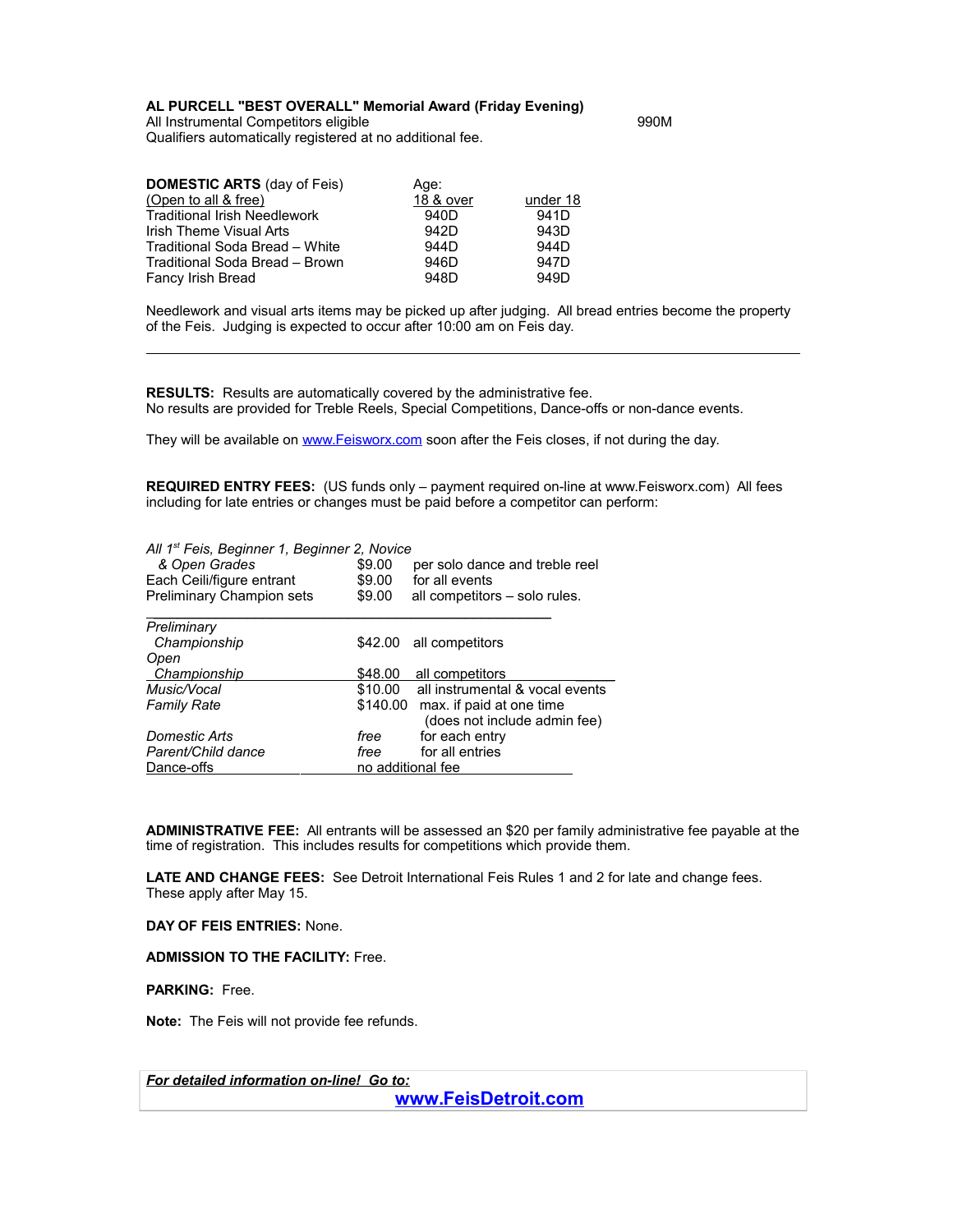# **North American Feis Commission Rules:**

**1. AGE:** In the case of all solo and team competitions in all grades, the age of a competitor on 1<sup>st</sup> January of the year in which the competition is held will determine the right of entry. For the purposes of this Rule a competitor whose birthday occurs on  $1<sup>st</sup>$  January shall be deemed to be under the age attained on that date.

**2. ELIGIBILITY:** Competitions are open to all but those holding a TMRF, TCRG, or ADCRG designation. All dancers must be pupils of a person currently registered with An Coimisiún as a Dancing Teacher of any category.

**3. DISQUALIFICATION:** A competitor may be disqualified for any of the following reasons:

- a) Conduct unbecoming a lady or gentleman.
- b) Failure to report on time to compete. (Penalty: disqualification from said event)
- c) Falsification of age or other important facts i.e., teaching, award winning, competing under another competitor's name or number, etc.

Penalty for a) or c): Competitor will be disqualified from the Feis at which the occurrence happened and from all NAFC – registered Feiseanna for a period of one year beginning at the date of the occurrence.

**4. COMPETITIONS CLOSED:** Competitions may be closed if there are no competitors at the assigned stage ready to compete when the competition is scheduled or announced. This does not pertain to a situation where competitors are involved in stage conflicts, and such conflicts will be handled by the stage monitor.

**5. SOLO COMPETITIONS:** Solo competitors in First Feis (if offered), Beginner, Advanced Beginner, Novice or Open (Prizewinner) competitions:

- a) Must compete in their own age group,
- b) Must be prepared to perform two steps in each event,
- c) Cannot change competition on the day of the Feis.

With the exception of First Feis and Beginner 1, a dancer's level is determined in each dance (Reel, Light Jig, Single Jig, Slip-Jig, Hornpipe, Treble Jig and Traditional Set.) Traditional Set Dances are limited to those dances determined by An Coimisiún Le Rince Gaelacha as traditional set dances.

**6. ATTIRE:** Steel taps or "bubble" heels on dancing shoes, display of awards, wearing of shorts or other unconventional dress is prohibited. Authentic Gaelic dress is desired. First Feis (if offered), Beginner and Advanced Beginner, aka Beginner I and II, must wear a class costume, or a skirt and blouse. All other categories are excluded from this rule. Modest attire is encouraged when a competitor is not dancing.

**7. COMPETITOR NUMBER:** Competitor's number must be worn and visible to the adjudicators when performing in all competitions, except in Championships. Use of reflective plastic number covers is discouraged.

**8. AWARDS:** Awards will be determined in proportion to the number of entries in each competition and to the degree of proficiency shown.

**9. COMPLAINTS:** Complaints must be in writing stating names and other factual information and signed by the complainant. A \$25.00 fee must be enclosed and presented to the Feis Chairman within one hour of the occurrence. The fee will be returned if the complaint is upheld**.**

**10. LIABILITY:** The Feis Committee and any organization affiliated with same, will not be held responsible for personal injury, property loss or damage. Destruction of Feis property or rental property will be punishable by law.

**11. FEIS DECISIONS:** The Feis reserves the right to reject any entry for cause, to cancel all or part of the Feis and to limit competitor's performing time. The decision of the Feis Committee is final in all matters connected with the Feis.

**12. ENTRIES:** Competitors must answer all questions as required by the Feis Entry committee, including teacher's name, and enclose the entry fee when mailing. Failure to do so may result in a rejected entry. Entries must be postmarked on or before the closing date or they will be subject to a late fee as determined by the Feis.

**13. CHAMPIONSHIP:** Entrants in any Championship event may not enter in any other (Grade) events, but may enter in Figure Dances. Entrants in Championships should specify, on the entry form, their choice of soft shoe, hard shoe and set dance. Entrants cannot change competition or category on the day of the competition.

a) Dancers must qualify for open championship via the method now in place for preliminary championship, i.e., two 1st place wins.

b) Dancers must compete in the preliminary championship competition in order to qualify for open championship.

c) The regional syllabus where Feis is being held may have different qualifications for entry.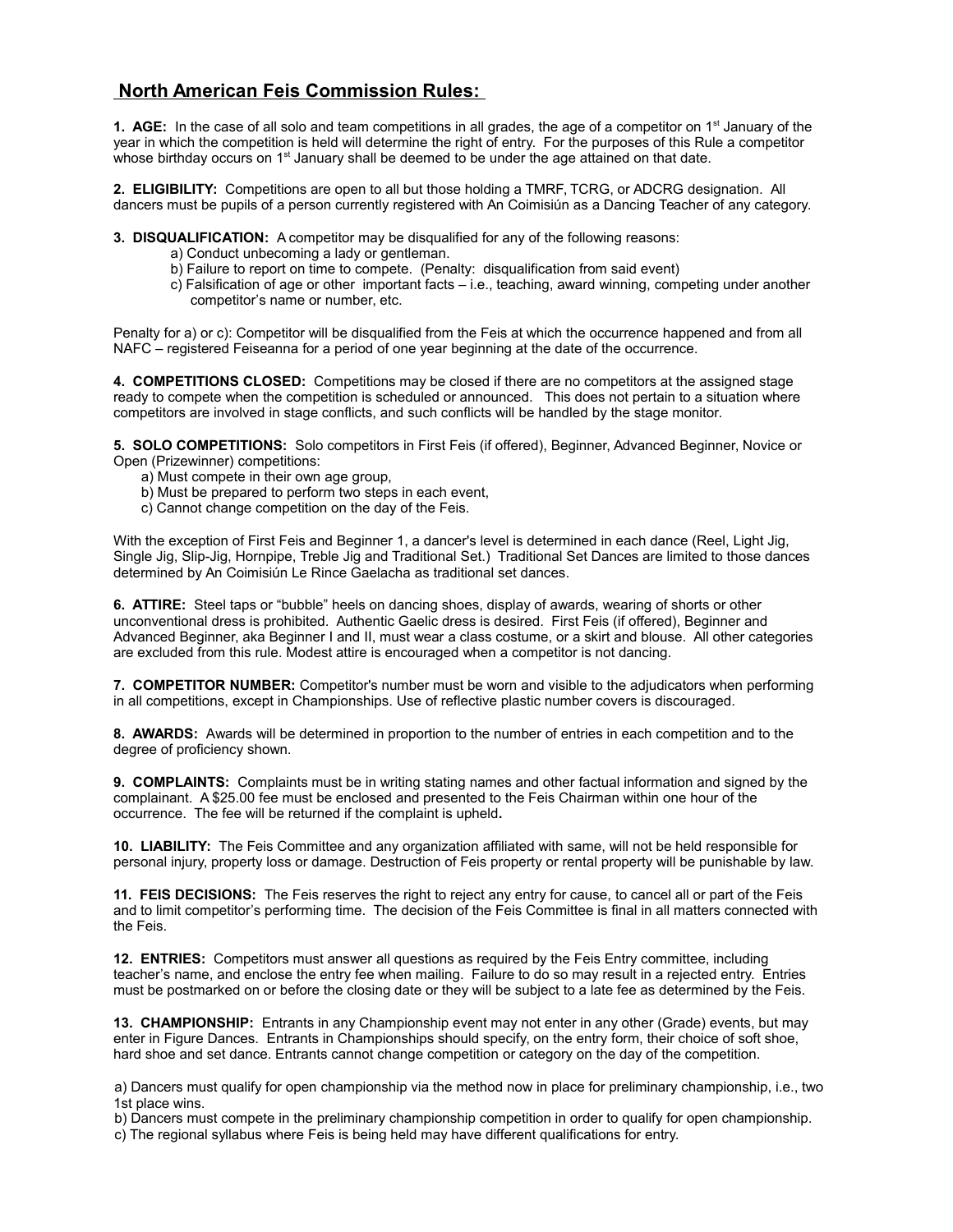**14. COMPETITIONS COMBINED:** Combining male and female dancers in any category is left to the discretion of each region of the IDTANA. Competitions may be combined with the next higher age group if there are less than 5 competitors entered. Competitions can only be combined up (or down) one age group.

- **15. COMBINING BOYS AND GIRLS;** Boys and girls CANNOT be combined EXCEPT according to the following: (a) All boys competitions below Preliminary Championships shall be initially entered in single age groups;
	- (b) If there are less than 5 entries in any one age group, combination of the competitions shall be done
		- according to the following rules, in order of preferential application:
			- (1) Into double age groups, all boy or all girl; and
			- (2) If a double age group does not create 5 or more entries, the boys shall instead be combined into the corresponding single year girls' age group; and
		- (3) Any competitions so combined shall be run as a single competition.

**16. PRELIMINARY CHAMPIONSHIPS:** Preliminary Championships are open to those who, at any NAFC recognized Feis:

- (a) Have won  $1<sup>st</sup>$  place in both an open/prizewinner light and heavy shoe competition, and
- $(b)$  Have never won 1<sup>st</sup>, 2<sup>nd</sup> or 3<sup>rd</sup> in Open Championship. A dancer who wins two first place awards will move on to Open Championship at the next Feis they enter, or as soon as the second win is achieved, in any age category, in the following years. Only in the case of back-to-back Feiseanna (successive days), in which case the first win in the first Feis will not change the dancer's status for the second Feis. A dancer is required to perform a light shoe dance (reel or slip jig for ladies and reel only for men), and a hard shoe dance. A Feis can opt to offer either a) a set dance or b) a jig/hornpipe.
- (c) The regional syllabus where the Feis is being held may have different qualifications to entry.

**17. CHAMPIONSHIP ADJUDICATION:** Championships and Preliminary Championships require at least three adjudicators.

**18. CHAMPIONSHIP:** First place winners in the Open Championship category cannot return to a Preliminary or Open (Prizewinner) competition. Placing in a Regional or National Oireachtas does not change the status of a competitor. A dancer who moves into open championship must stay a minimum of 2 years. If after 2 years they have not placed they are allowed to return to preliminary. An open championship dancer who places is now allowed to return to preliminary until 2 years after their last placement. The regional syllabus where the Feis is being held may have different qualifications for entry.

**19. COMPETITOR STATUS:** The status of the dancer does not change unless there are five or more dancers in a competition.

**20. GRADE ADVANCEMENT:** Each region may determine the system for moving dancers from one grade to another, as they see appropriate for their region. The syllabus is to contain all grade categories. A Feis Committee may combine two consecutive age categories into the higher of the two categories within that grade when less than five competitors are entered. (See Rule 14, above). Competitors have the option to remain in the same category for the remainder of the Feis year. A dancer, at the discretion of the teacher, may move into the next Grade (not Open Championships) without satisfying the requirements. However, once a dancer competes in the higher grade level, they can never move back to a lower category. [except as outlined in Rule 18, above.]

### **21. GRADE LEVELS:**

**Beginner I (Beginner) Grade:** A beginner is a competitor who has not yet taken a full year or Irish Dance lessons, thereby giving beginners a full year with such status. A beginner must move into the Beginner 2/Advanced Beginner category the next year.

**Beginner 2 (Advanced Beginner) Grade:** An advanced beginner who wins 1<sup>st</sup>, 2<sup>nd</sup> or 3<sup>rd</sup> place will advance to the Novice category in that particular dance. Competition dances are reel, light jig, slip jig, traditional treble jig and traditional hornpipe, as a minimum requirement.

**Novice Grade:** A novice who wins 1<sup>st</sup> place will advance to the Open (Prizewinner) category in that particular dance.

**Open Grade (Prizewinner):** A competitor who does not qualify as a beginner, advanced beginner or as a novice.

**Adult Beginner:** An adult beginner is a competitor who never took Irish dancing lessons as a juvenile and is over 18 years of age.

**22. MUSICIANS & ADJUDICATORS:** Musicians and adjudicators cannot be approached during a competition by anyone except the Feis Committee. No one can approach them while a competitor is performing.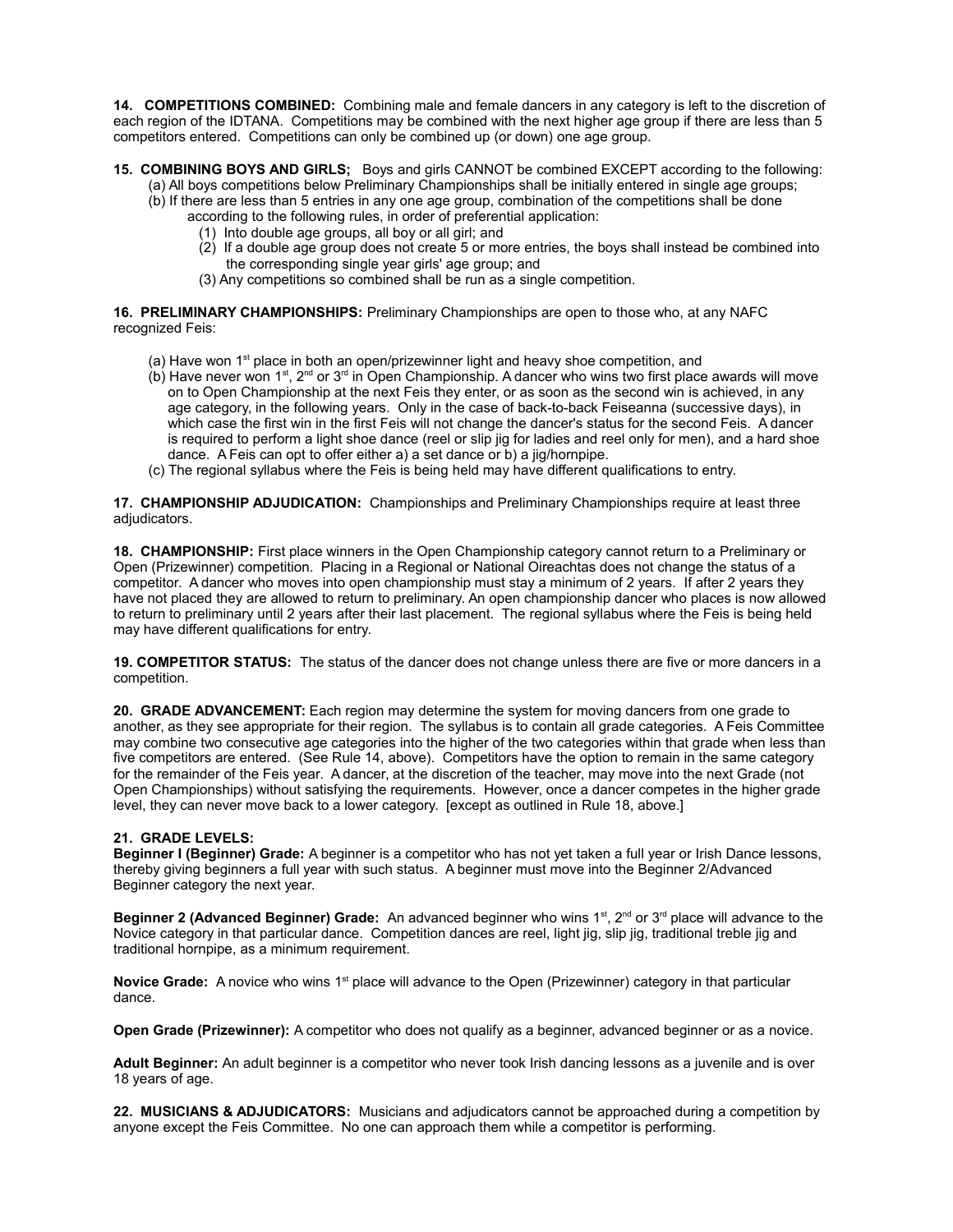**23. MUSICIAN DIRECTION:** Musicians employed by the Feis Committee will be solely under the direction and management of the Feis Committee on Feis day.

**24. TEAM DANCES:** Teachers or team captains are responsible that their teams are complete and in position when the competition is announced.

- \* There are no restrictions on figure age groups.
- \* Figure age groups will be determined by the oldest dancer.
- \* 8 hand teams are allowed to repeat dancers at all Mid-West feiseanna in accordance with the world and regional Oireachtas rules.

**25. ADJUDICATOR DECISIONS:** In matters pertaining to adjudication, the decision of the adjudicators is final.

**26. QUALITY OF MUSIC:** Adjudicators are to monitor the quality of music at the stage(s) to which they are assigned.

**27. DANCE SPEEDS:** First Feis (if offered), Beginner 1, and Beginner 2 dancers are required to dance at traditional speeds. Novice and Open/Prizewinner dancers may choose between traditional and Oireachtas speeds.

**28. FIGURE DANCE LENGTH:** The length of 2-hand and 3-hand dances in competition are to be 48 bars of music plus an 8 bar introduction.

**29. MOTION RECORDING PROHIBITED:** With the exception of First Feis, Beginner 1 and Beginner 2 (or their equivalent), photography of any kind which has the capability of capturing a dancer's image while in motion is strictly forbidden. A Feis may elect to allow in motion photography for publicity purposes, but the pictures are considered the sole property of the Feis and solely for Feis use only; these are not to be used for personal gain through commercial use or sale, and under no circumstances can they be published on any website or other areas, without the express written permission of the persons involved. Additionally, a professional photographer may be formally contracted by a Feis to capture non-motion photographs, such as portrait photography, awards ceremonies, etc. and/or in motion photography provided it is taken at a vendor station or suitable location: a) away from the dancing stages and, b) requested by the consenting parent, guardian, or dancer (over the age of 18).

**30. EN POINTE:** No block, en Pointe, toe walking movements, stationary or moving is allowed to be performed for all ages up to and including the under 12 age group. However, after September 1 of each year an exception is made for those dancers who are 11 dancing in the under 12 age group.

**31. MAKE-UP:** Make-up is prohibited on a dancer in the first three grades (First Feis (if offered), Beginner 1 and Beginner 2 or their equivalent) up to and including the under 12 age group.

**32. CARRAIGE AIDS:** Any competitor found to be using artificial carriage aids and subsequently refuses to remove same, will be subject to disqualification from that particular competition. Medically prescribed aids (proof of which may be required) will be exempt from this rule.

**33. ADJUDICATORS SELECTED AND LISTED:** Each Feis is required to list their adjudicators on their syllabus and/or website at least three weeks before the close on entries, one-third of which are to be from the outside of the region where the Feis is being held.

**34. SCHOOL COSTUME:** Competitors in girl's competitions at the First Feis (if offered), Beginner 1 and Beginner 2 Grade will wear only the competitor's dancing school costume or a skirt and blouse.

**35. DANCE FLOORS:** No substance that can become airborne should be used on any dance floor in an attempt to improve traction.

**36. COSTUMES:** In order to compete in Mid-America Feiseanna, dancers from the youngest age group up to and including Under 9 in all categories must follow our regional guidelines for U8 and U9 costume rules.